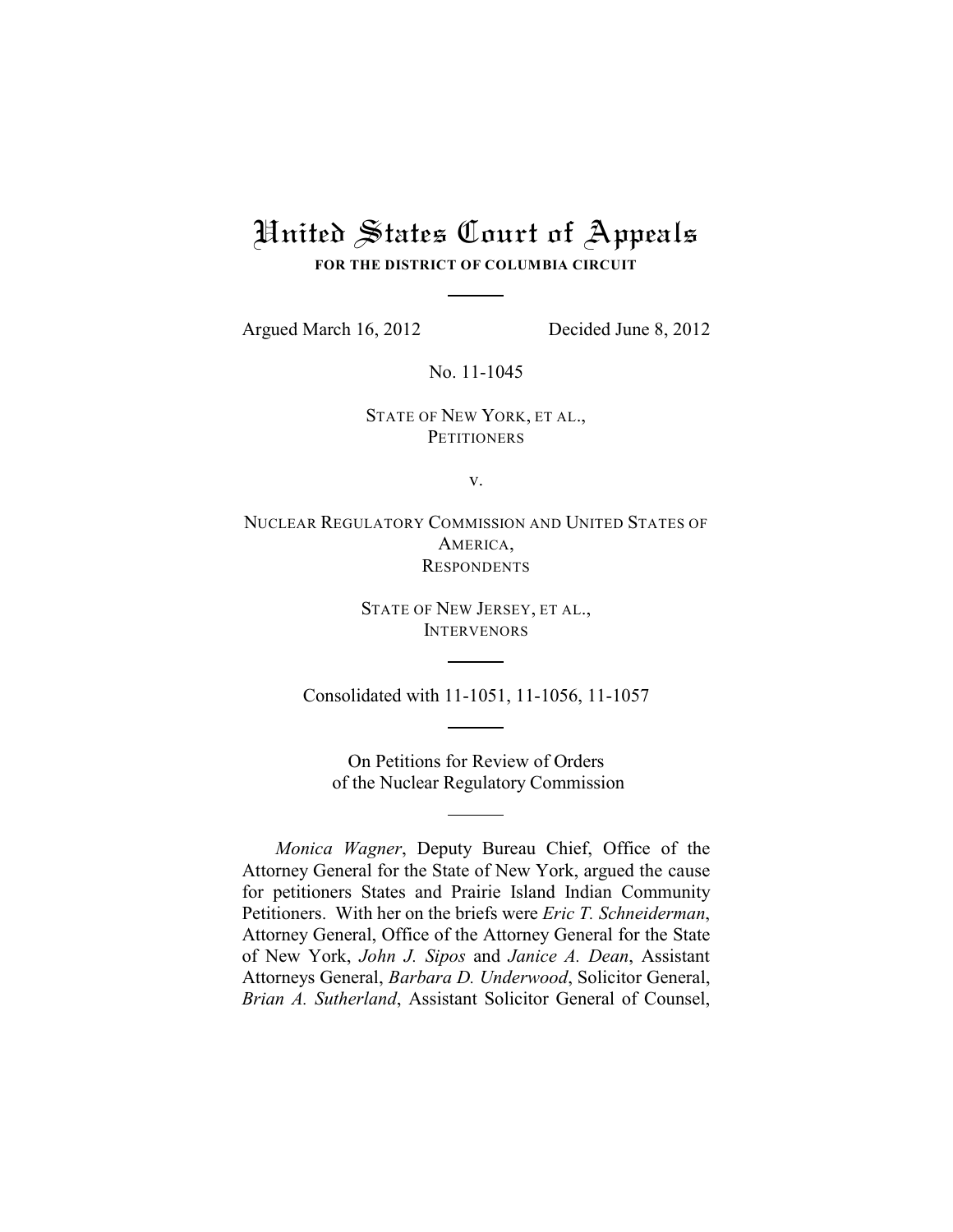*Jeffrey S. Chiesa*, Attorney General, Office of the Attorney General for the State of New Jersey, *Kevin P. Auerbacher*, Assistant Attorney General, *Ruth E. Musetto*, Deputy Attorney General, *William H. Sorrell*, Attorney General, Office of the Attorney General for the State of Vermont, *Thea Schwartz*, Assistant Attorney General, *George Jepsen*, Attorney General, Office of the Attorney General for the State of Connecticut, *Robert Snook*, Assistant Attorney General, and *Joseph F. Halloran*.

*Geoffrey H. Fettus* argued the cause for petitioners the Environmental Groups. With him on the briefs were *Andres J. Restrepo* and *Diane Curran*.

*Robert M. Rader*, Senior Attorney, U.S. Nuclear Regulatory Commission, argued the cause for respondents. With him on the brief were *John E. Arbab*, Attorney, U.S. Department of Justice, *Stephen G. Burns*, General Counsel, U.S. Nuclear Regulatory Commission, and *John F. Cordes Jr.*, Solicitor.

*David A. Repka* argued the cause for intervenors Nuclear Energy Institute, et al., in support of respondents. With him on the brief were *Brad Fagg* and *Jerry Bonanno*. *Anne W. Cottingham* entered an appearance.

Before: SENTELLE, *Chief Judge*, TATEL and GRIFFITH, *Circuit Judges*.

Opinion for the Court filed by *Chief Judge* SENTELLE.

SENTELLE, *Chief Judge*: Four states, an Indian community, and a number of environmental groups petition this Court for review of a Nuclear Regulatory Commission ("NRC" or "Commission") rulemaking regarding temporary storage and permanent disposal of nuclear waste. We hold that the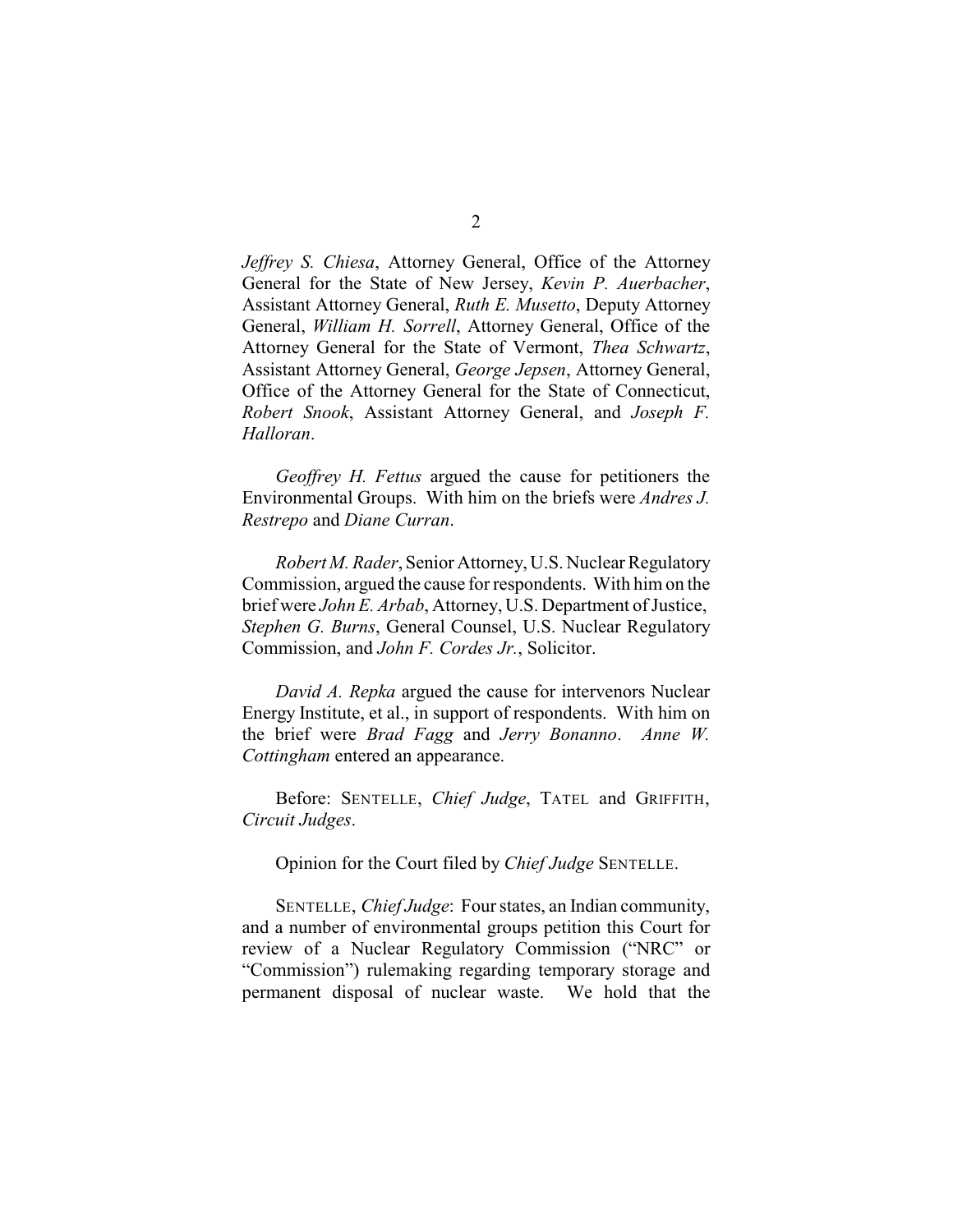rulemaking at issue here constitutes a major federal action necessitating either an environmental impact statement or a finding of no significant environmental impact. We further hold that the Commission's evaluation of the risks of spent nuclear fuel is deficient in two ways: First, in concluding that permanent storage will be available "when necessary," the Commission did not calculate the environmental effects of failing to secure permanent storage—a possibility that cannot be ignored. Second, in determining that spent fuel can safely be stored on site at nuclear plants for sixty years after the expiration of a plant's license, the Commission failed to properly examine future dangers and key consequences. For these reasons, we grant the petitions for review, vacate the Commission's orders, and remand for further proceedings.

# **I. Background**

This is another in the growing line of cases involving the federal government's failure to establish a permanent repository for civilian nuclear waste. *See, e.g.*, *In re Aiken County*, 645 F.3d 428, 430–31 (D.C. Cir. 2011) (recounting prior cases). We address the Commission's recent rulemaking regarding the prospects for permanent disposal of nuclear waste and the environmental effects of temporarily storing such material on site at nuclear plants until a permanent disposal facility is available.

After four to six years of use in a reactor, nuclear fuel rods can no longer efficiently produce energy and are considered "spent nuclear fuel" ("SNF"). Blue Ribbon Commission on America's Nuclear Future, *Report to the Secretary of Energy* 10–11 (2012). Fuel rods are thermally hot when removed from reactors and emit great amounts of radiation—enough to be fatal in minutes to someone in the immediate vicinity. *Id.* Therefore, the rods are transferred to racks within deep, water-filled pools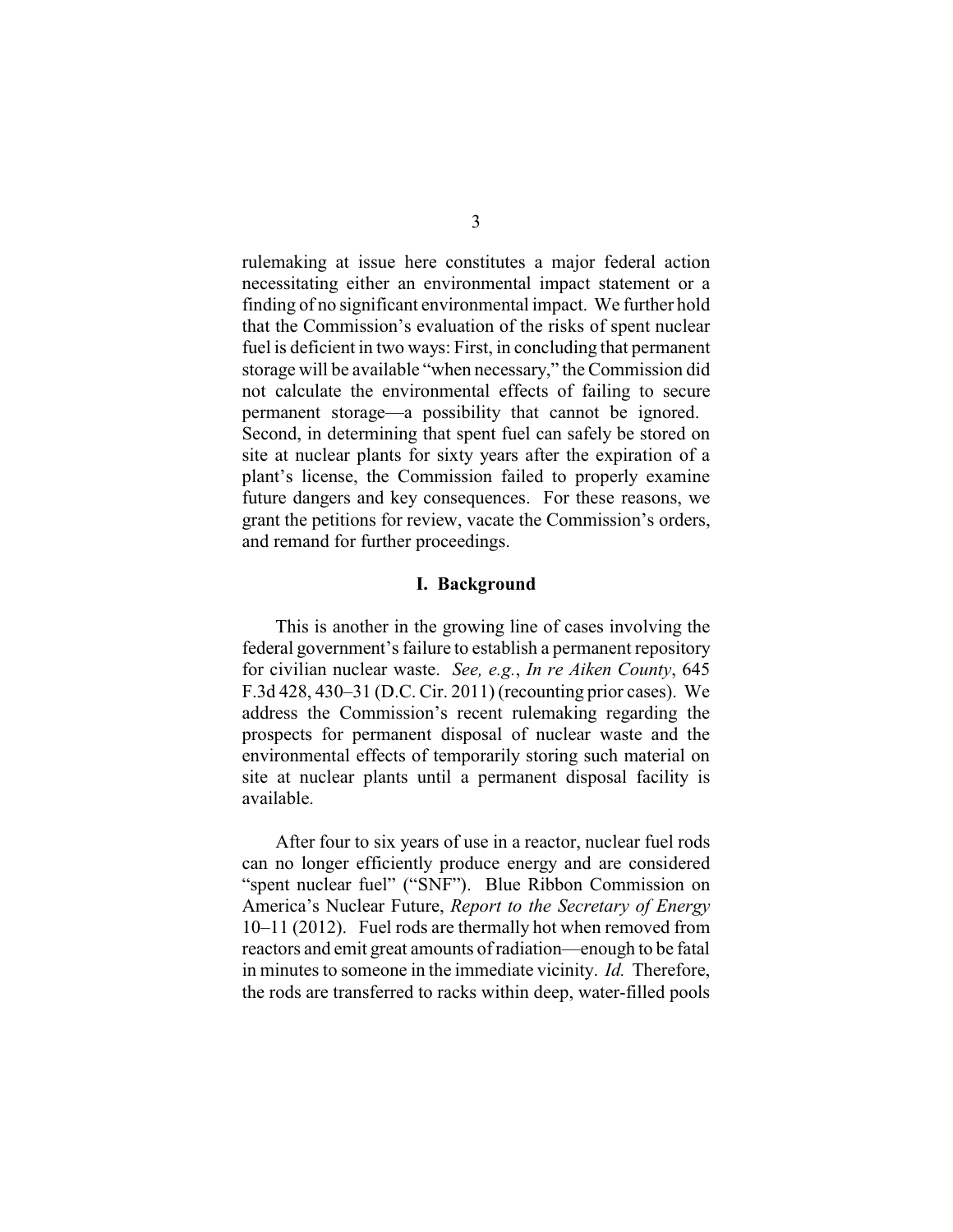for cooling and to protect workers from radiation. After the fuel has cooled, it may be transferred to dry storage, which consists of large concrete and steel "casks." Most SNF, however, will remain in spent-fuel pools until a permanent disposal solution is available. *Id.* at 11.

Even though it is no longer useful for nuclear power, SNF poses a dangerous, long-term health and environmental risk. It will remain dangerous "for time spans seemingly beyond human comprehension." *Nuclear Energy Inst., Inc. v. Envtl. Prot. Agency*, 373 F.3d 1251, 1258 (D.C. Cir. 2004) (per curiam). Determining how to dispose of the growing volume of SNF, which may reach 150,000 metric tons by the year 2050, is a serious problem. *See* Blue Ribbon Commission, *supra*, at 14. Yet despite years of "blue ribbon" commissions, congressional hearings, agency reports, and site investigations, the United States has not yet developed a permanent solution. That failure, declared the most recent "blue ribbon" panel, is the "central flaw of the U.S. nuclear waste management program to date." *Id.* at 27. Experts agree that the ultimate solution will be a "geologic repository," in which SNF is stored deep within the earth, protected by a combination of natural and engineered barriers. *Id.* at ix, 29. Twenty years of work on establishing such a repository at Yucca Mountain was recently abandoned when the Department of Energy decided to withdraw its license application for the facility. *Id.* at 3. At this time, there is not even a prospective site for a repository, let alone progress toward the actual construction of one.

Due to the government's failure to establish a final resting place for spent fuel, SNF is currently stored on site at nuclear plants. This type of storage, optimistically labeled "temporary storage," has been used for decades longer than originally anticipated. The delay has required plants to expand storage pools and to pack SNF more densely within them. The lack of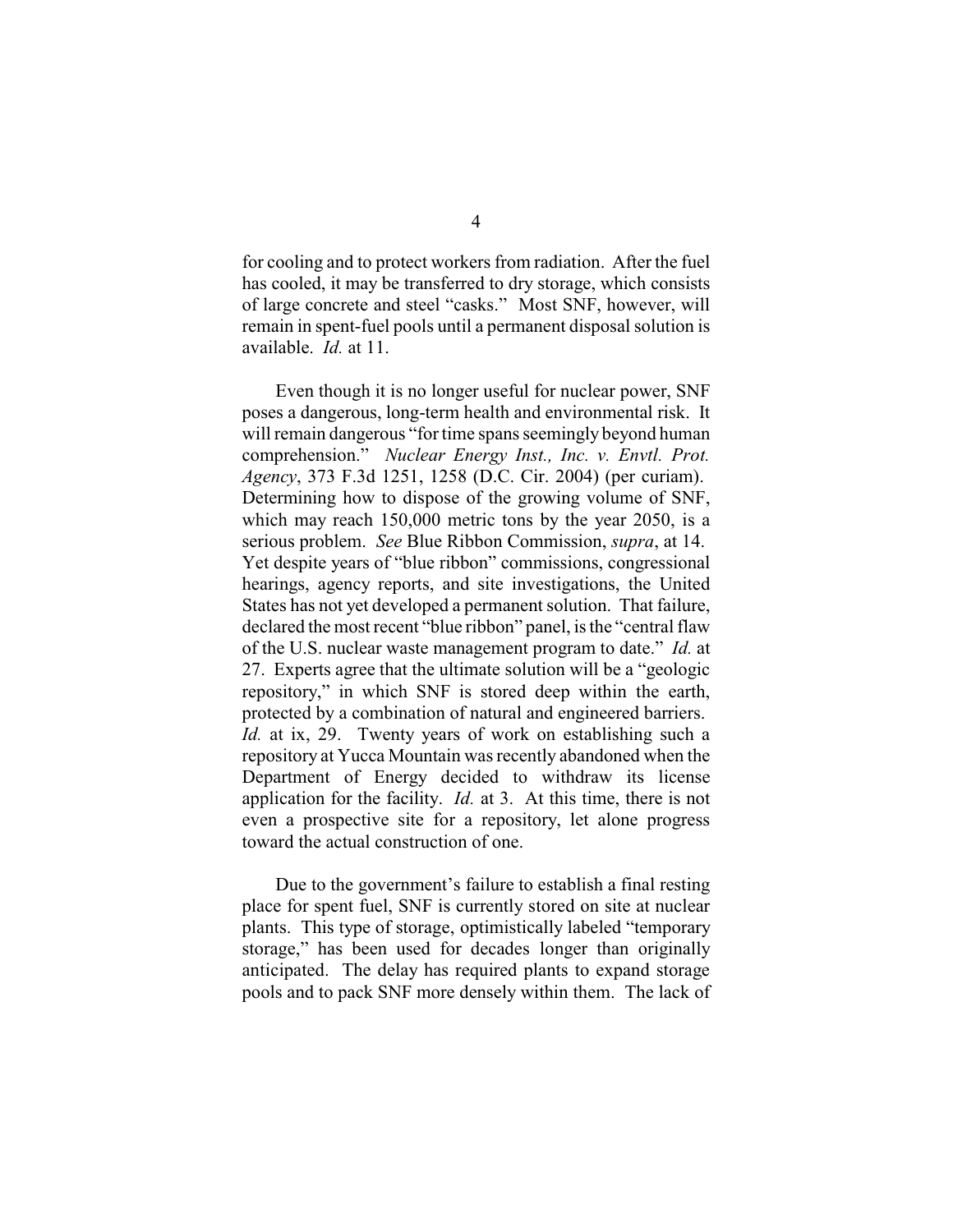progress on a permanent repository has caused considerable uncertainty regarding the environmental effects of temporary SNF storage and the reasonableness of continuing to license and relicense nuclear reactors.

In this case, petitioners challenge a 2010 update to the NRC's Waste Confidence Decision ("WCD"). The original WCD came as the result of a 1979 decision by this court remanding the Commission's decision to allow the expansion of spent-fuel pools at two nuclear plants. *Minnesota v. NRC*, 602 F.2d 412 (D.C. Cir. 1979). In *Minnesota*, we directed the Commission to consider "whether there is reasonable assurance that an off-site storage solution [for spent fuel] will be available by . . . the expiration of the plants' operating licenses, and if not, whether there is reasonable assurance that the fuel can be stored safely at the sites beyond those dates." *Id.* at 418. The WCD is the Commission's determination of those risks and assurances.

The original WCD was published in 1984 and included five "Waste Confidence Findings." Briefly, those findings declared that: 1) safe disposal in a mined geologic repository is technically feasible, 2) such a repository will be available by 2007–2009, 3) waste will be managed safely until the repository is available, 4) SNF can be stored safely at nuclear plants for at least thirty years beyond the licensed life of each plant, and 5) safe, independent storage will be made available if needed. Waste Confidence Decision, 49 Fed. Reg. 34,658, 34,659–60 (Aug. 31, 1984). The Commission updated the WCD in 1990 to reflect new understandings about waste disposal and to predict the availability of a repository by 2025. *See* Waste Confidence Decision Review, 55 Fed. Reg. 38,474, 38,505 (Sept. 18, 1990). The Commission reviewed the WCD again in 1999 without altering it. *See* Waste Confidence Decision Review: Status, 64 Fed. Reg. 68,005, 68,006–07 (Dec. 6, 1999).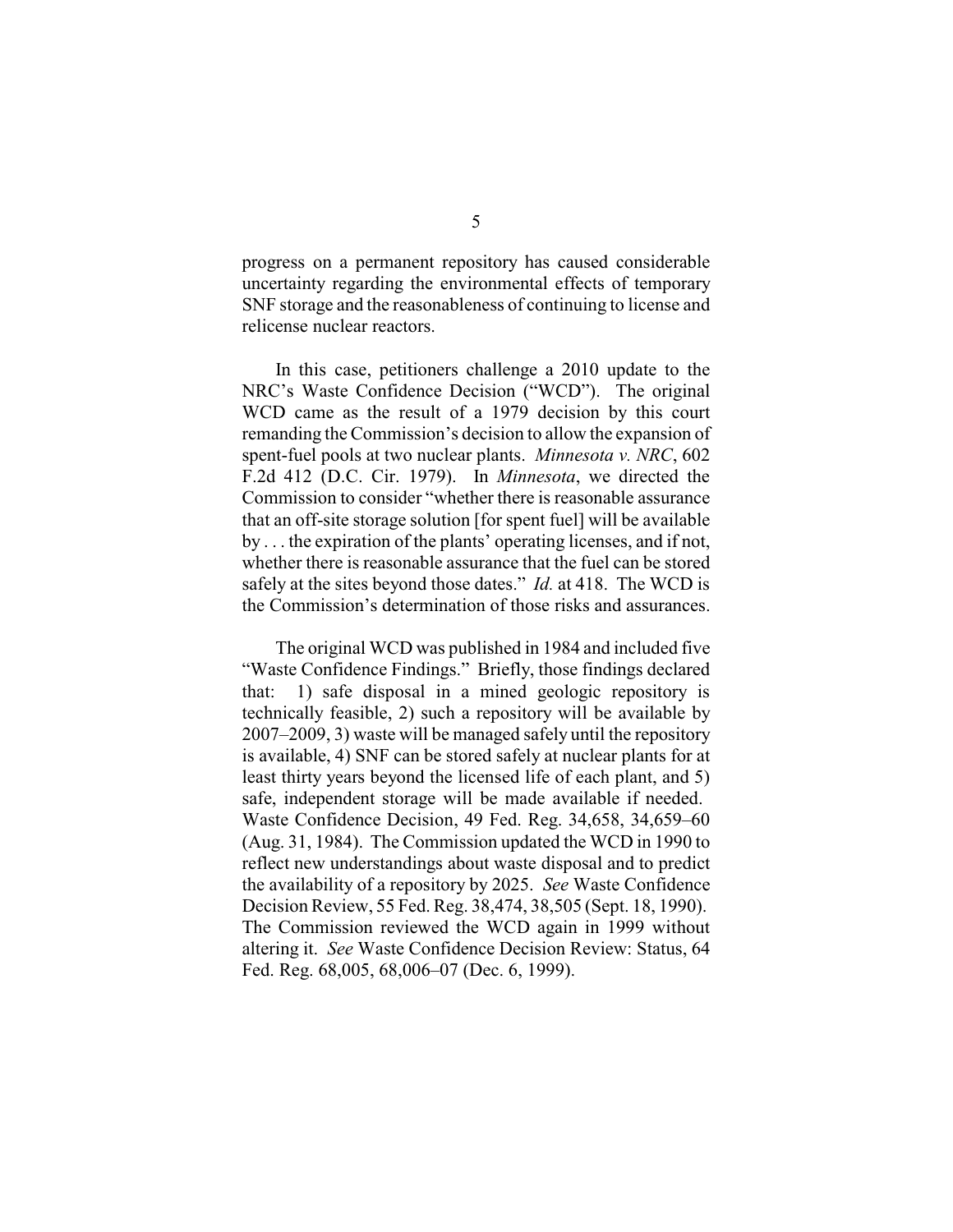In 2008, the Commission proposed revisions to the Waste Confidence Findings, and, after considering public comments, made revisions in 2010. Waste Confidence Decision Update, 75 Fed. Reg. 81,037 (Dec. 23, 2010). That decision, under review in this case, reaffirmed three of the Waste Confidence Findings and updated two. First, the Commission revised Finding 2, which, as of 1990, expected that a permanent geologic repository would be available in the first quarter of the twentyfirst century. As amended, Finding 2 now states that a suitable repository will be available "when necessary," rather than by a date certain. *Id.* at 81,038. In reaching that conclusion, the Commission examined the political and technical obstacles to permanent storage and determined that a permanent repository will be ready by the time the safety of temporary on-site storage can no longer be assured. *Id.*

Finding 4 originally held that SNF could be safely stored at nuclear reactor sites without significant environmental effects for at least thirty years beyond each plant's licensed life, including the license-renewal period. *Id.* at 81,039. In revising that finding, the Commission examined the potential environmental effects from temporary storage, such as leakages from the spent-fuel pools and fires caused by the SNF becoming exposed to the air. Concluding that previous leaks had only a negligible near-term health effect and that recent regulatory enhancements will further reduce the risk of leaks, the Commission determined that leaks do not pose the threat of a significant environmental impact. *Id*. at 81,069–71. The Commission also found that pool fires are sufficiently unlikely as to pose no significant environmental threat. *Id.* at 81,070–71. As amended, Finding 4 now holds that SNF can be safely stored at plants for at least sixty years beyond the licensed life of a plant, instead of thirty. *Id.* at 81,074. In addition, the Commission noted in its final rule that it will be developing a plan for longer-term storage and will conduct a full assessment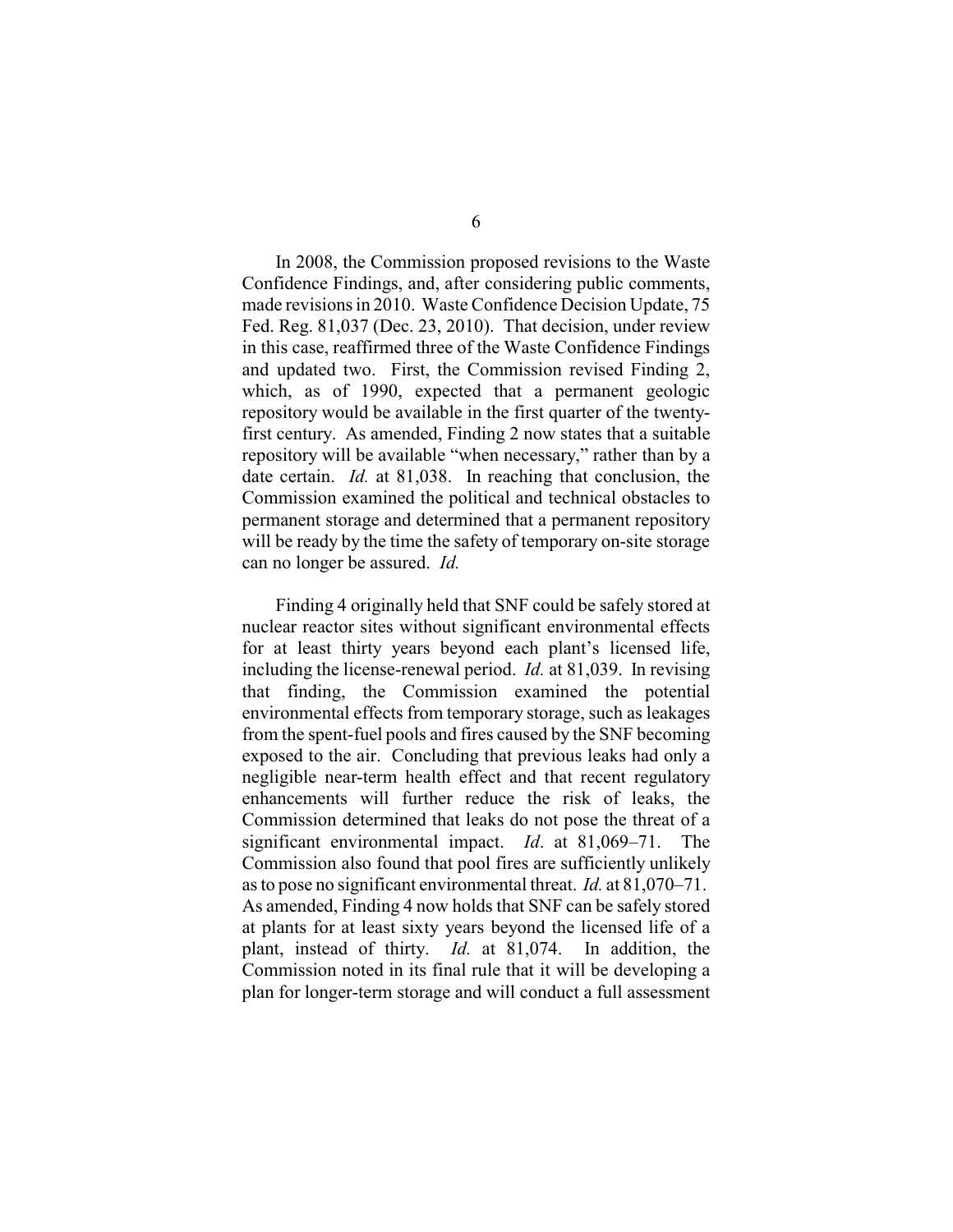of the environmental impact of storage beyond the sixty-year post-license period. *Id.* at 81,040. Based on the revised WCD, the Commission released a new Temporary Storage Rule ("TSR") enacting its conclusions and updating its regulations accordingly. *See* Consideration of Environmental Impacts of Temporary Storage of Spent Fuel after Cessation of Reactor Operation, 75 Fed. Reg. 81,032 (Dec. 23, 2010); 10 C.F.R. § 51.23(a). Petitioners challenge the amended 10 C.F.R. § 51.23(a) based on both Finding 2 and Finding 4.

#### **II. The Commission's Obligations Under NEPA**

The National Environmental PolicyAct of 1969 ("NEPA"), 42 U.S.C. § 4321 *et seq.*, requires federal agencies such as the Commission to examine and report on the environmental consequences of their actions. NEPA is an "essentially procedural" statute intended to ensure "fully informed and wellconsidered" decisionmaking, but not necessarily the best decision. *Vermont Yankee Nuclear Power Corp. v. NRDC*, 435 U.S. 519, 558 (1978). Under NEPA, each federal agency must prepare an Environmental Impact Statement ("EIS") before taking a "major Federal action[] significantly affecting the quality of the human environment."  $42 \text{ U.S.C. }$  §  $4332(2)(\text{C}).$ An agency can avoid preparing an EIS, however, if it conducts an Environmental Assessment ("EA") and makes a Finding of No Significant Impact ("FONSI"). *See Sierra Club v. Dep't of Transp.*, 753 F.2d 120, 127 (D.C. Cir. 1985); *see also Theodore Roosevelt Conservation P'ship v. Salazar*, 616 F.3d 497, 503–04 (D.C. Cir. 2010) (explaining NEPA procedures in detail). The issuance or reissuance of a reactor license is a major federal action affecting the quality of the human environment. *See New York v. Nuclear Regulatory Comm'n*, 589 F.3d 551, 553 (2d Cir. 2009).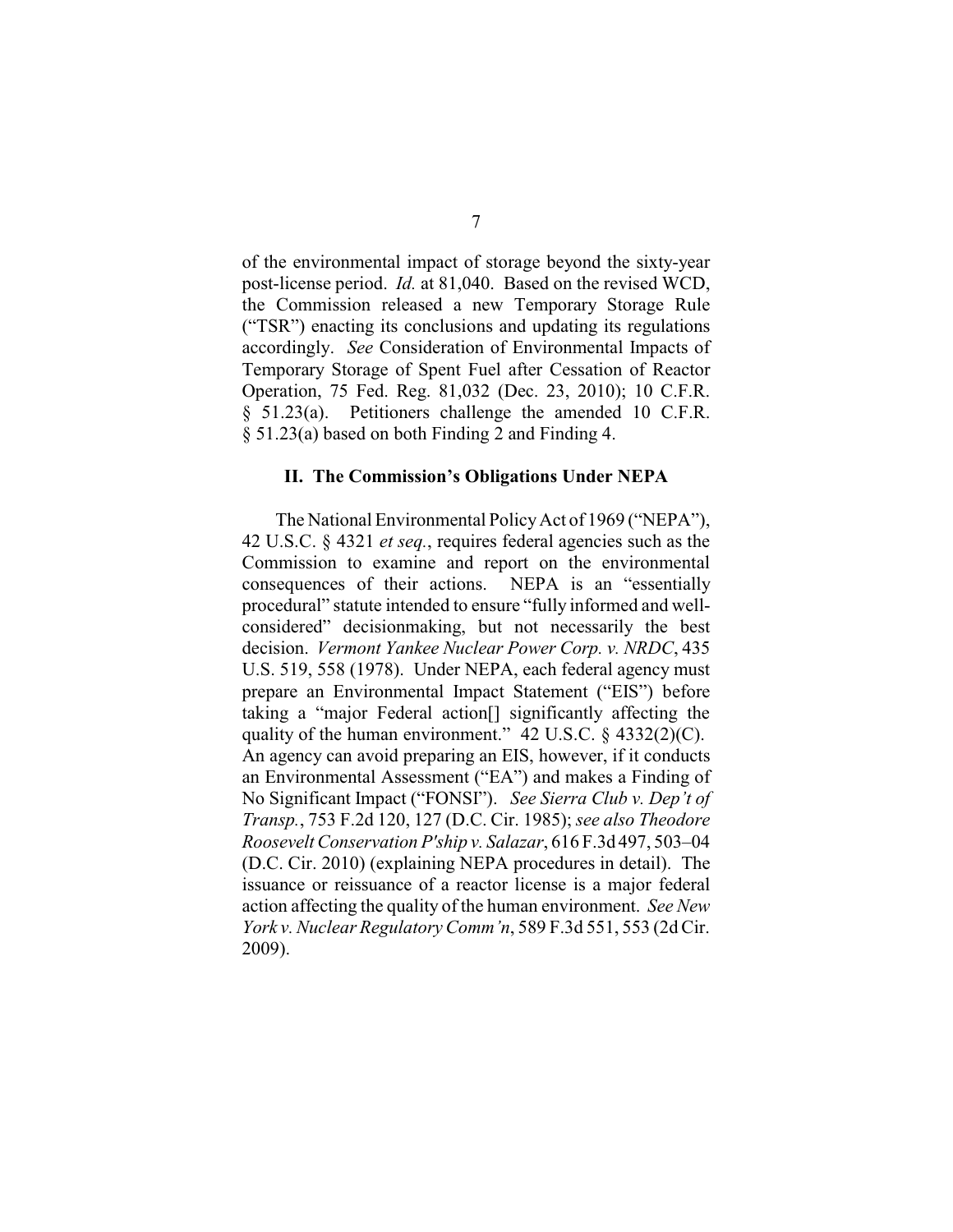The parties here dispute whether the WCD itself constitutes a major federal action. To petitioners, the WCD is a major federal action because it is a predicate to every decision to license or relicense a nuclear plant, and the findings made in the WCD are not challengeable at the time a plant seeks licensure. The Commission contends that because the WCD does not authorize the licensing of any nuclear reactor or storage facility, and because a site-specific EIS will be conducted for each facility at the time it seeks licensure, the WCD is not a major federal action. To the Commission, the WCD is simply an answer to this court's mandate in *Minnesota* to ensure that plants are only licensed while the NRC has reasonable assurance that permanent disposal of the resulting waste will be available. The Commission also contends that the WCD constitutes an EA supporting the revision of 10 C.F.R. § 51.23(a), and because the EA found no significant environmental impact, an EIS is not required.

We agree with petitioners that the WCD rulemaking is a major federal action requiring either a FONSI or an EIS. The Commission's contrary argument treating the WCD as separate from the individual licensing decisions it enables fails under controlling precedent.

We have long held that NEPA requires that "environmental issues be considered at every important stage in the decision making process concerning a particular action." *Calvert Cliffs' Coordinating Comm., Inc. v. Atomic Energy Comm'n*, 449 F.2d 1109, 1118 (D.C. Cir. 1971). The WCD makes generic findings that have a preclusive effect in all future licensing decisions—it is a pre-determined "stage" of each licensing decision. NEPA established the Council on Environmental Quality ("CEQ") "with authority to issue regulations interpreting it." *Dep't of Transp. v. Public Citizen*, 541 U.S. 752, 757 (2004). The CEQ has defined major federal actions to include actions with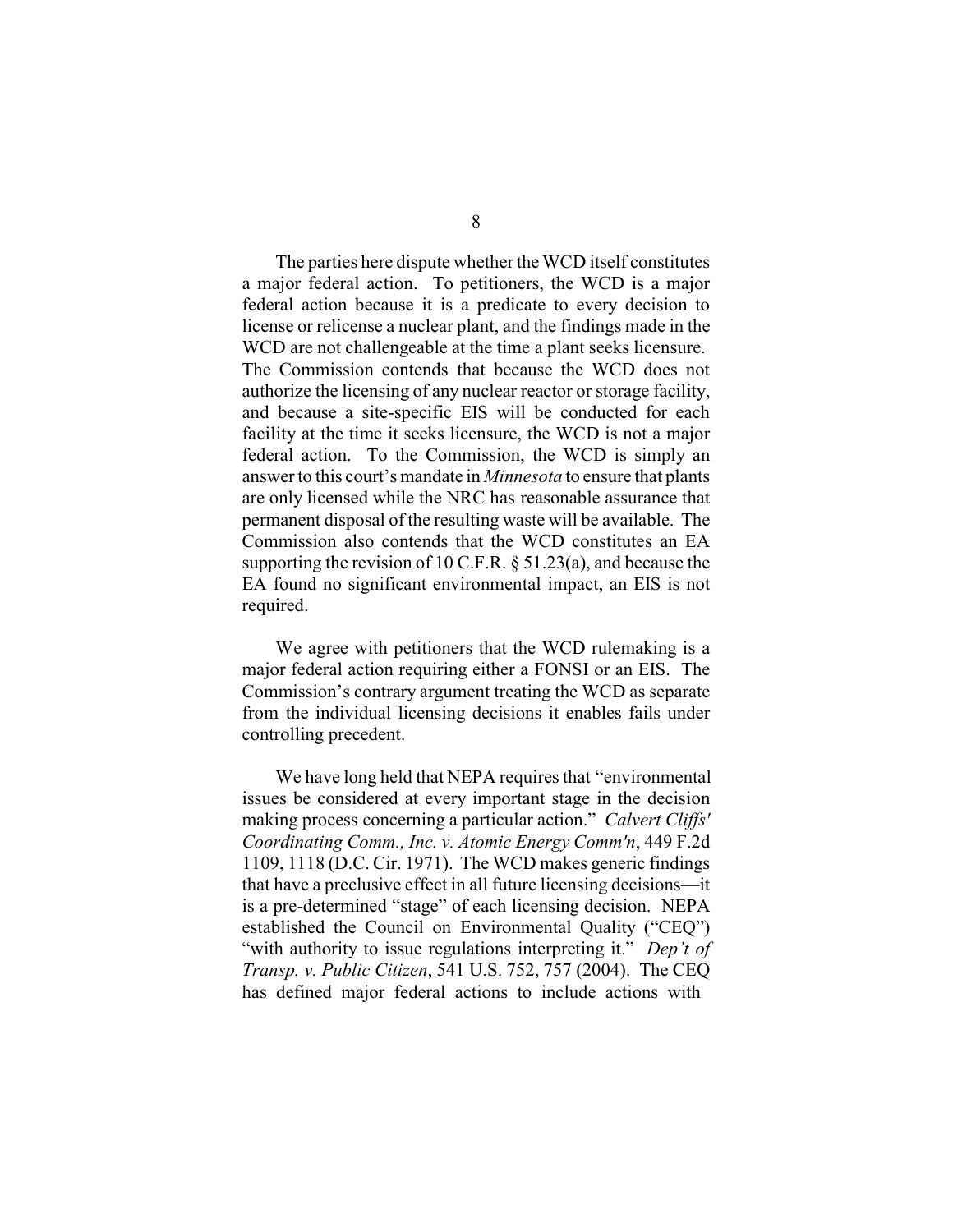"[i]ndirect effects, which are caused by the action and are later in time or farther removed in distance, but are still reasonably foreseeable." 40 C.F.R. §§ 1508.8, 1508.18; *Public Citizen*, 541 U.S. at 763; *see also Andrus v. Sierra Club*, 442 U.S. 347, 358 (1979) (holding that the CEQ's NEPA interpretations are entitled to substantial deference); *accord CTIA-Wireless Ass'n v. FCC*, 466 F.3d 105, 115 (D.C. Cir. 2006). It is not only reasonably forseeable but eminently clear that the WCD will be used to enable licensing decisions based on its findings. The Commission and the intervenors contend that the site-specific factors that differ from plant to plant can be challenged at the time of a specific plant's licensing, but the WCD nonetheless renders uncontestable general conclusions about the environmental effects of plant licensure that will apply in every licensing decision. *See* 10 C.F.R. § 51.23(b).

Petitioners' argument continues by suggesting that the WCD lacks an EIS and must be reversed on that basis. Not necessarily. No EIS is required if the agency conducts an EA and issues a FONSI sufficiently explaining why the proposed action will not have a significant environmental impact. *Public Citizen*, 541 U.S. at 757–58. Though we give considerable deference to an agency's decision regarding whether to prepare an EIS, the agency must 1) "accurately identif[y] the relevant environmental concern," 2) take a "hard look at the problem in preparing its EA," 3) make a "convincing case for its finding of no significant impact," and 4) show that even if a significant impact will occur, "changes or safeguards in the project sufficiently reduce the impact to a minimum." *Taxpayers of Michigan Against Casinos v. Norton*, 433 F.3d 852, 861 (D.C. Cir. 2006) (internal quotation omitted). An agency's decision not to prepare an EIS must be set aside if it is "arbitrary, capricious, an abuse of discretion, or otherwise not in accordance with law." *Public Citizen*, 541 U.S. at 763 (quoting 5 U.S.C. § 706(2)(A)).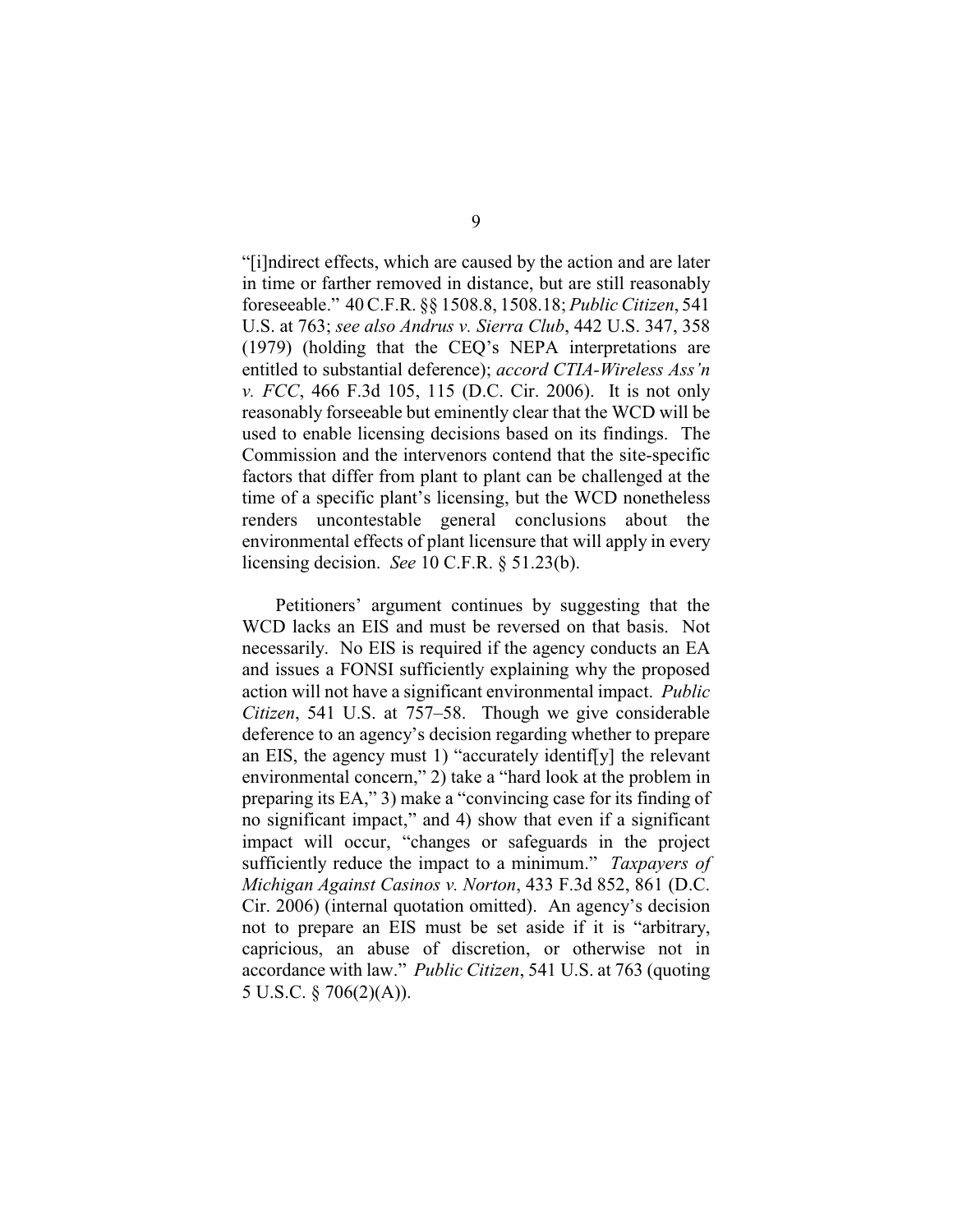#### **III. Availability of a Permanent Repository**

With these NEPA obligations in mind, we turn to the Commission's conclusion that a permanent repository for SNF will be available "when necessary." In so concluding, the Commission examined the historical difficulty—now measured in decades rather than years—in establishing a permanent facility. *See, e.g.*, Waste Confidence Decision Update, 75 Fed. Reg. at 81,049. Though a number of commenters suggested that the social and political barriers to building a geologic repository are too great to conclude that a facility could be built in any reasonable timeframe, the Commission believes that the lessons learned from the Yucca Mountain program and the Blue Ribbon Commission on America's Nuclear Future will ensure that, through "open and transparent" decisionmaking, a consensus would be reached. *Id.* Further, the Commission noted that the Nuclear Waste Policy Act mandates a repository program, demonstrating the continued commitment and obligation of the federal government to pursue one. The scientific and experiential knowledge of the past decades, the Commission explained, would enable the government to create a suitable repository by the time one is needed. *Id.* 

#### **A.**

Petitioners argue that the Commission's conclusion regarding permanent storage violates NEPA in two ways: First, it fails to fully account for the significant societal and political barriers that may delay or prevent the opening of a repository. Second, the Commission's conclusion that a permanent repository will be available "when necessary" fails to define the term "necessary" in any meaningful way and does not address the effects of a failure to establish a repository in time. Petitioners further contest the Commission's claim that the WCD constitutes an EA for permanent disposal, let alone the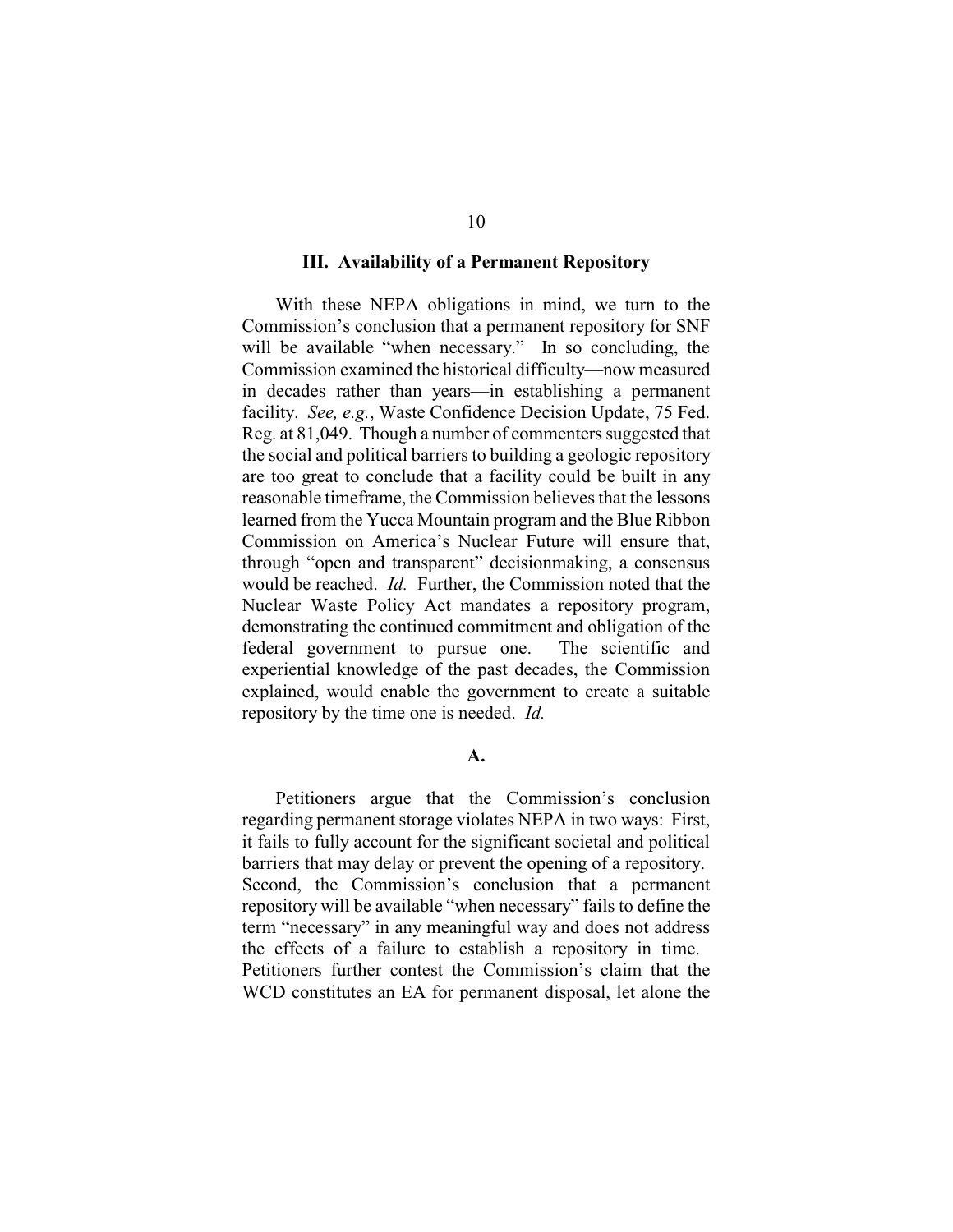EIS they contend is required here.

The Commission responds by contending that it "candidly acknowledged" the societal and political challenges, and crafted the WCD to account for those risks. Overcoming political obstacles is not the responsibility of the Commission, it contends, and the NRC's conclusion that institutional obstacles will not prevent a repository from being built is entitled to substantial deference. The Commission contends that the selection of a precise date for Finding 2 is not required by NEPA or any other laws governing the NRC, and the Commission used the "when necessary" formulation as far back as 1977. *See NRDC v. Nuclear Regulatory Comm'n*, 582 F.2d 166, 170, 175 (2d Cir. 1978).

As for examining the environmental effects of failing to establish a repository, the Commission contends that the WCD is an EA supporting the revision of 10 C.F.R. § 51.23(a). No EIS is necessary regarding permanent disposal because, the Commission argues, the WCD is not a major federal action, and conducting an EIS for this issue would be the sort of "abstract exercise" the Supreme Court declined to require in *Baltimore Gas and Electric Company v. NRDC*, 462 U.S. 87, 100 (1983). Further, the Commission's existing "Table S-3" already considers the environmental effects of the nuclear fuel cycle generally and found no significant impacts. Therefore, the Commission believes, no EIS is required.

## **B.**

The Commission's "when necessary" finding is already imperiled by our conclusion that the WCD is a major federal action. We hold that the WCD must be vacated as to its revision to Finding 2 because the WCD fails to properly analyze the environmental effects of its permanent disposal conclusion.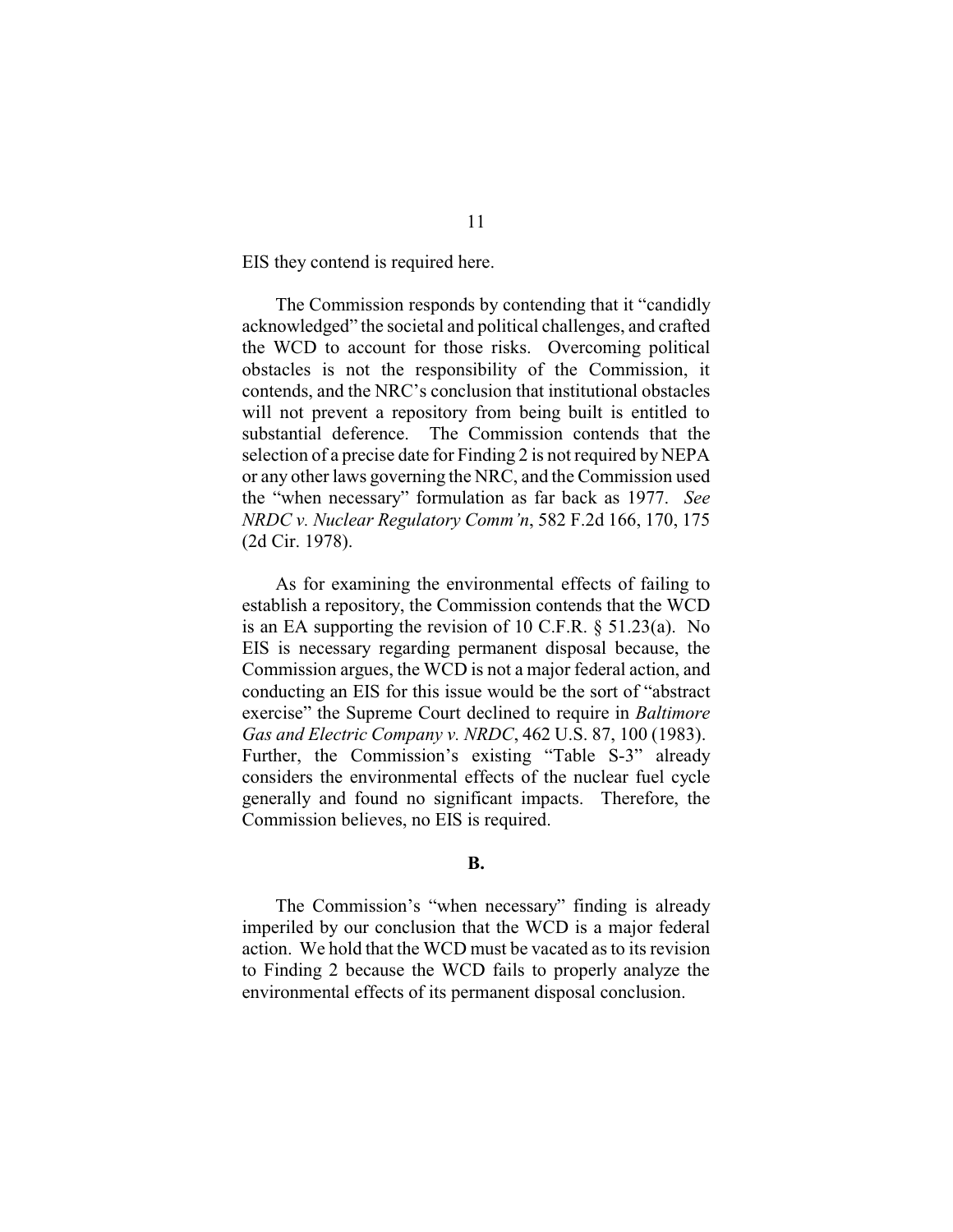While we share petitioners' considerable skepticism as to whether a permanent facility can be built given the societal and political barriers to selecting a site, we need not resolve whether the Commission adequately considered those barriers. Likewise, we need not decide whether, as the Commission contends, an agency's interpretation of the political landscape surrounding its field of expertise merits deference. Instead, we hold the WCD is defective on far simpler grounds: As we have determined, the WCD is a major federal action because it is used to allow the licensing of nuclear plants. *See supra* Part II. Therefore, the WCD requires an EIS or, alternatively, an EA that concludes with a finding of no significant impact. The Commission did not supply a suitable FONSI here because it did not examine the environmental effects of failing to establish a repository.

Even taking the Commission's word that the WCD constitutes an EA for the permanent storage conclusion, *see* Waste Confidence Decision Update, 75 Fed. Reg. at 81,042, the EA is insufficient because a finding that "reasonable assurance exists that sufficient mined geologic repository capacity will be available when necessary," *id.* at 81,041, does not describe a probability of failure so low as to dismiss the potential consequences of such a failure. Under NEPA, an agency must look at both the probabilities of potentially harmful events and the consequences if those events come to pass. *See, e.g.*, *Carolina Envtl. Study Grp. v. U.S.*, 510 F.2d 796, 799 (D.C. Cir. 1975). An agency may find no significant impact if the probability is so low as to be "remote and speculative," or if the combination of probability and harm is sufficiently minimal. *See, e.g.*, *City of New York v. Dep't of Transp.*, 715 F.2d 732, 738 (2d Cir. 1983) ("The concept of overall risk incorporates the significance of possible adverse consequences discounted by the improbability of their occurrence."). Here, a "reasonable assurance" that permanent storage will be available is a far cry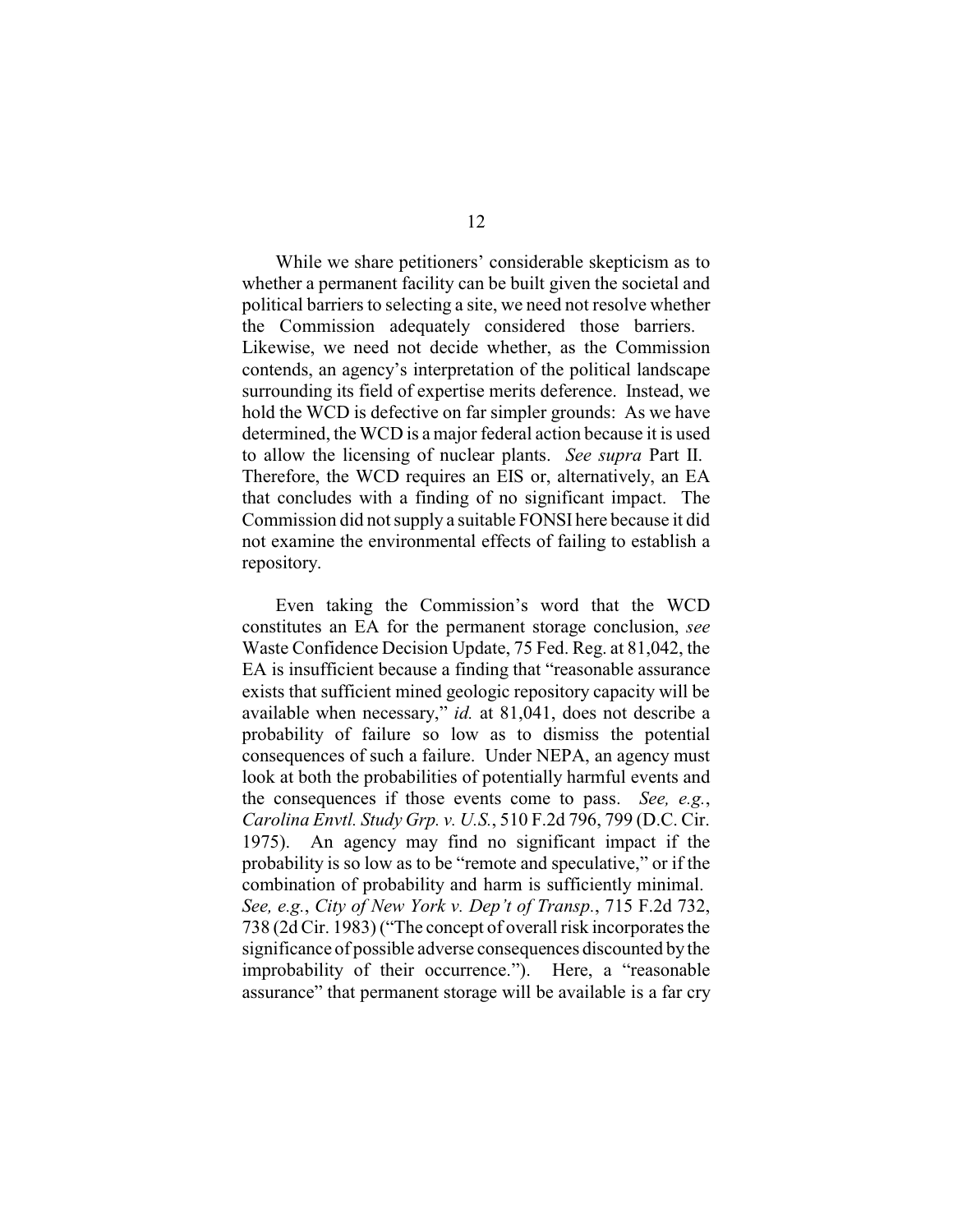from finding the likelihood of nonavailability to be "remote and speculative." The Commission failed to examine the environmental consequences of failing to establish a repository when one is needed.

The Commission argues that its "Table S-3" already accounts for the environmental effects of the nuclear fuel cycle and finds no significant impact. Not so. Table S-3, like the Commission itself, presumes the existence of a geologic repository. Therefore, it cannot explain the environmental effects of a failure to secure a permanent facility. The Commission also complains that conducting a full analysis regarding permanent storage would be an "abstract exercise." Perhaps the Commission thinks so because it perceives the required analysis to be of the effects of the permanent repository itself. But we are focused on the effects of a *failure* to secure permanent storage. The Commission apparently has no longterm plan other than hoping for a geologic repository. If the government continues to fail in its quest to establish one, then SNF will seemingly be stored on site at nuclear plants on a permanent basis. The Commission can and must assess the potential environmental effects of such a failure.

# **IV. Temporary On-Site Storage of SNF**

In concluding that SNF can safely be stored in on-site storage pools for a period of sixty years after the end of a plant's life, instead of thirty, the Commission conducted what it purports to be an EA, which found that extending the time for storage would have no significant environmental impact. *See* Waste Confidence Decision Update, 75 Fed. Reg. at 81,074. This analysis was conducted in generic fashion by looking to environmental risks across the board at nuclear plants, rather than by conducting a site-by-site analysis of each specific nuclear plant. Two key risks the Commission examined in its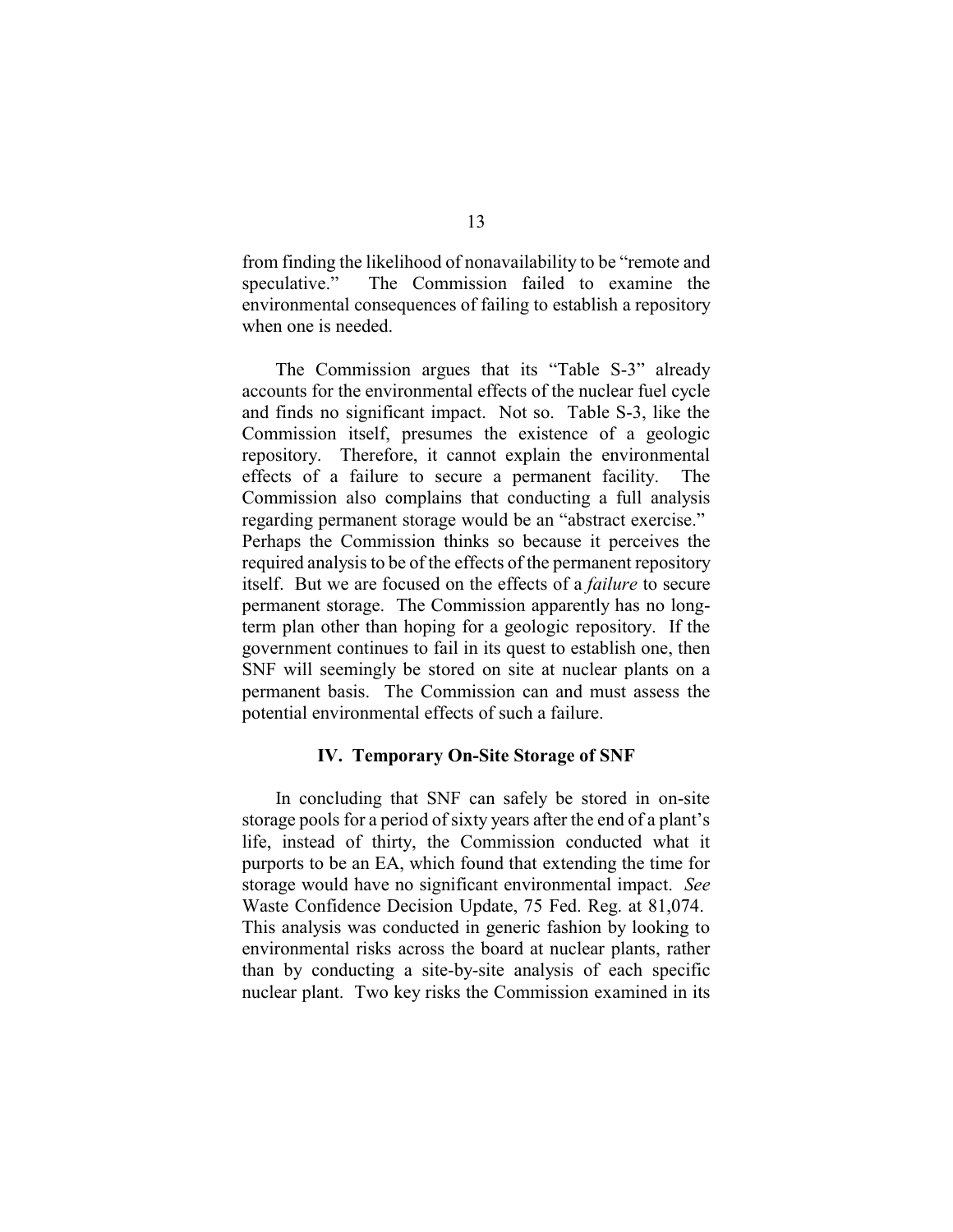EA were the risk of environmental harm due to pool leakage and the risk of a fire resulting from the fuel rods becoming exposed to air. *See id.* at 81,069–71. We conclude that the Commission's EA and resulting FONSI are not supported by substantial evidence on the record because the Commission failed to properly examine the risk of leaks in a forward-looking fashion and failed to examine the potential consequences of pool fires.

Petitioners challenge the finding of no significant impact on two bases: First, petitioners argue that a generic analysis is simply inappropriate and that the Commission was required to look at each plant individually. A site-by-site analysis is necessary, petitioners argue, because the risks of leaks and fires are affected by site-specific factors such as pool configuration, leak detection systems, the nature of SNF stored in the pool, and the location of the pool within the plant. Overall, petitioners argue that NEPA requires the Commission to fully analyze the environmental effects of on-site storage, and a generic analysis cannot fulfill that statutory mandate.

Second, petitioners argue that even if generic analysis is appropriate, the Commission's generic EA in this case was insufficient. They maintain that the Commission did not adequately account for leaks from on-site pools because the Commission only looked at past leaks to see if they caused environmental damage, rather than examining the risks of future leaks. Also, as petitioners point out, the Commission's own studies have shown that previous leaks "did, or potentially could, impact ground-water resources relative to established EPA drinking water standards." NRC, *Liquid Radioactive Release Lessons Learned Task Force Final Report* 13 (2006). Petitioners also argue that the Commission's analysis of the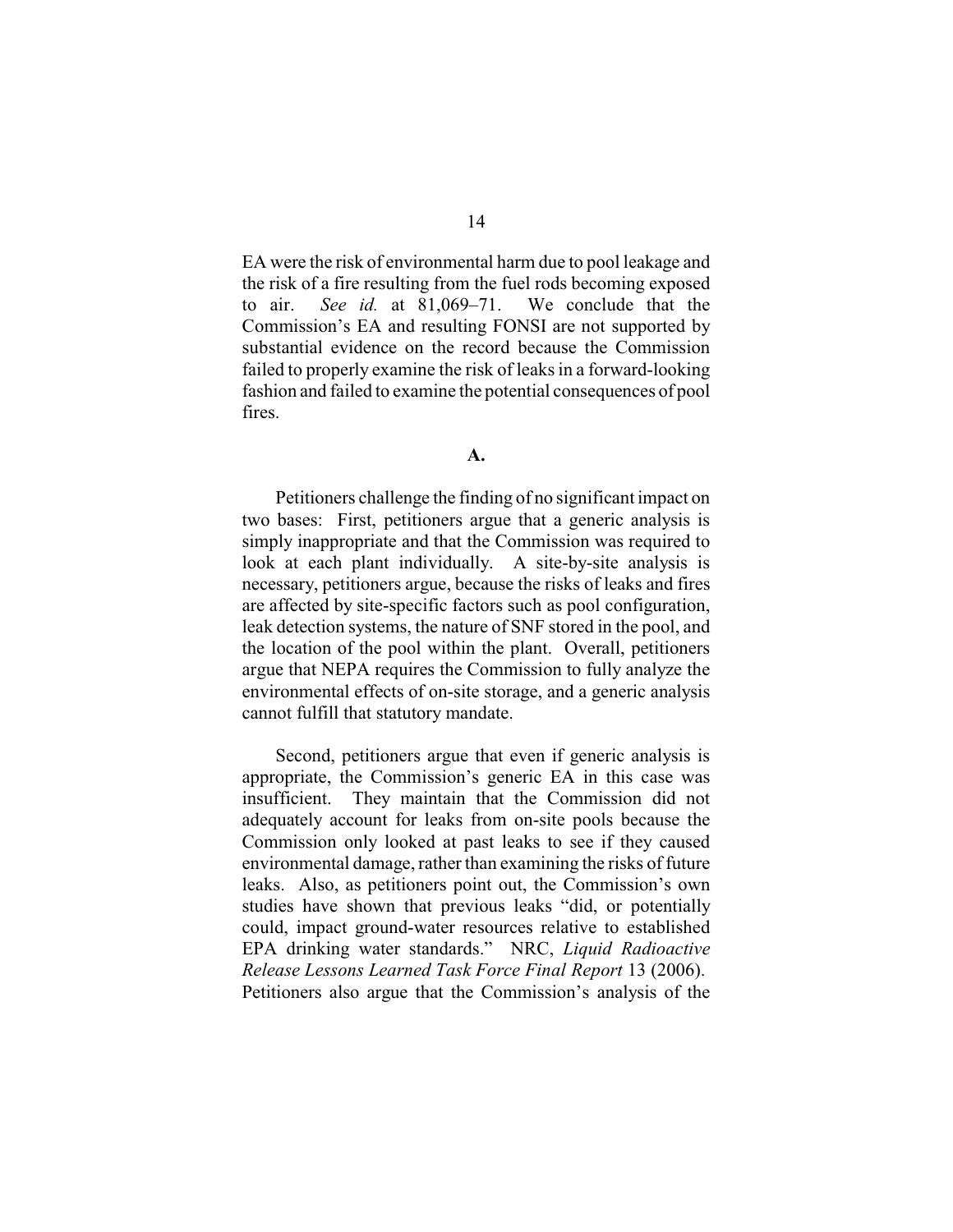effects of pool fires was deficient because the Commission declined to examine the consequences of pool fires due to the low probability of such an occurrence. In petitioners' view, the Commission could only avoid examining the consequences of pool fires in a full EIS if it found the risk so low as to be "remote and speculative"—a finding the Commission did not make. Finally, Petitioners contend that the Commission completely failed to look at non-health environmental factors such as effects on the Prairie Island Indian Community's homeland, which is located near one of the plants governed by the rule.

The Commission responds bystating that its examination of past leaks properly demonstrated that the potential for environmental harm from leakage is negligible. The Commission argues that the effects of past leaks have been shown to be quite minimal, and the Commission's leakage task force has recommended twenty-six specific measures to minimize the risk even further. Also, the NRC exercises oversight over the pools and will ensure that they do not become unsafe over the sixty-year period. With regard to fires, the Commission contends that it engaged in an "exhaustive consideration" of the risk and found that such an event is extremely unlikely. In the Commission's view, a site-by-site analysis of pool-fire risk is unnecessary because the Commission relied on studies which accounted for all of the variations cited by petitioners and essentially looked at the most dangerous combinations of site-specific factors. Even looking to a worst-case scenario, the Commission says, the risk of fires was still extremely low.

Responding to petitioners' argument that the Commission failed to determine that the risk of fires was "remote and speculative," the Commission suggests that it did not dismiss the risk out of hand as "remote and speculative" but rather examined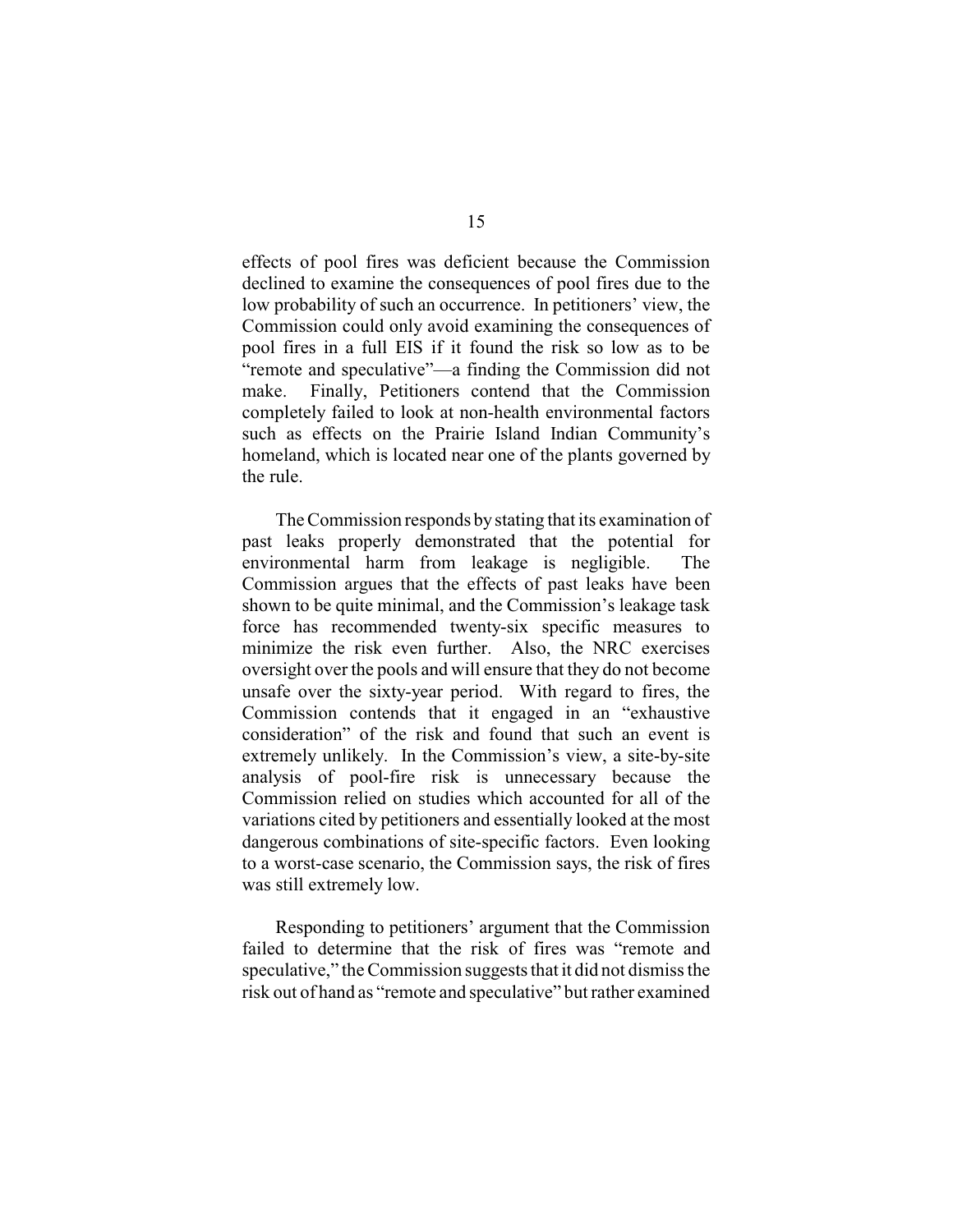it thoroughly and found it to be so low that the consequences could not possibly overcome the low probability. Therefore, the Commission did not need to conduct a full EIS for pool fires. Finally, the Commission argues that petitioners did not raise the issue of non-health impacts during the rulemaking, and thus they cannot raise that issue on petition now.

#### **B.**

Both the Supreme Court and this court have endorsed the Commission's longstanding practice of considering environmental issues through general rulemaking in appropriate circumstances. *See, e.g.*, *Baltimore Gas*, 462 U.S. at 100 ("The generic method chosen by the agency is clearly an appropriate method of conducting the hard look required by NEPA."); *see also Minnesota*, 602 F.2d at 416–17. Though *Baltimore Gas* dealt with the nuclear fuel cycle itself, which is generally focused on things that occur outside of individual plants, we see no reason that a comprehensive general analysis would be insufficient to examine on-site risks that are essentially common to all plants. This is particularly true given the Commission's use of conservative bounding assumptions and the opportunity for concerned parties to raise site-specific differences at the time of a specific site's licensing. Nonetheless, whether the analysis is generic or site-by-site, it must be thorough and comprehensive. Even though the Commission's application of its technical expertise demands the "most deferential" treatment by the courts, *Baltimore Gas*, 462 U.S. at 103, we conclude that the Commission has failed to conduct a thorough enough analysis here to merit our deference.

# **1.**

The Commission admits in the WCD Update that there have been "several incidents of groundwater contamination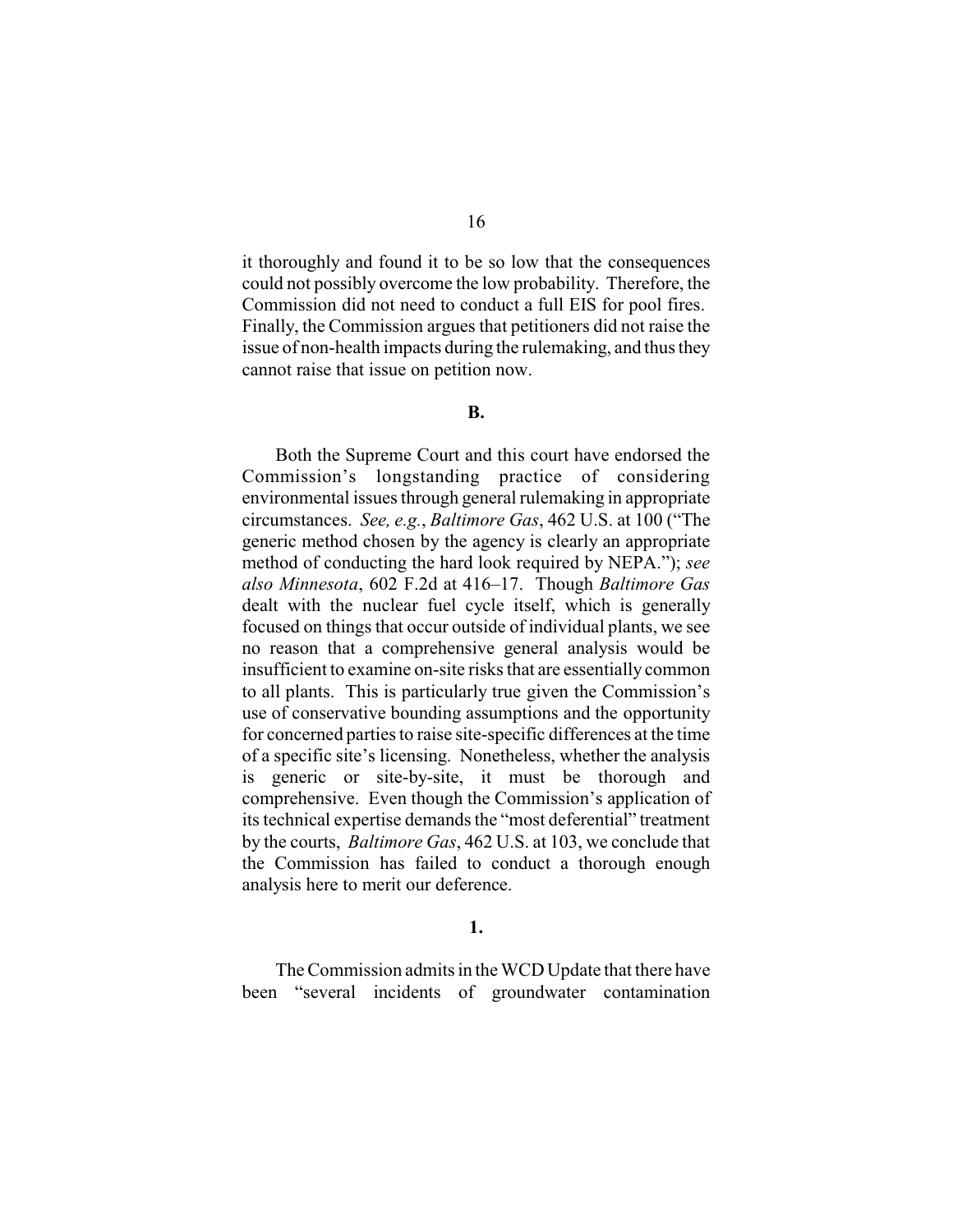originating from leaking reactor spent fuel pools and associated structures." 75 Fed. Reg. at 81,070. The Commission brushes away that concern by stating that the past leaks had only a negligible near-term health impact. *Id.* at 81,071. Even setting aside the fact that near-term health effects are not the only type of environmental impacts, the harm from past leaks—without more—tells us very little about the potential for future leaks or the harm such leaks might portend. The WCD Update seeks to extend the period of time for which pools are considered safe for storage; therefore, a proper analysis of the risks would necessarily look *forward* to examine the effects of the additional time in storage, as well as examining past leaks in a manner that would allow the Commission to rule out the possibility that those leaks were only harmless because of site-specific factors or even sheer luck. The WCD Update has no analysis of those possibilities other than to say that past leaks had "negligible" near-term health effects. *Id.* A study of the impact of thirty additional years of SNF storage must actually concern itself with the extra years of storage.

The Commission also notes that a taskforce has made recommendations for improvements to spent-fuel pools, which the NRC "has addressed, or is in the process of addressing." *Id.*  But those improvements are thus far untested, and we have no way of deferring to the Commission's conclusion that they will ensure the absence of environmental harm. Finally, the Commission refers to its monitoring and regulatory compliance program as a buffer against pool degradation. *Id.* That argument is even less availing because it amounts to a conclusion that leaks will not occur because the NRC is "on duty." With full credit to the Commission's considerable enforcement and inspection efforts, merely pointing to the compliance program is in no way sufficient to support a scientific finding that spent-fuel pools will not cause a significant environment impact during the extended storage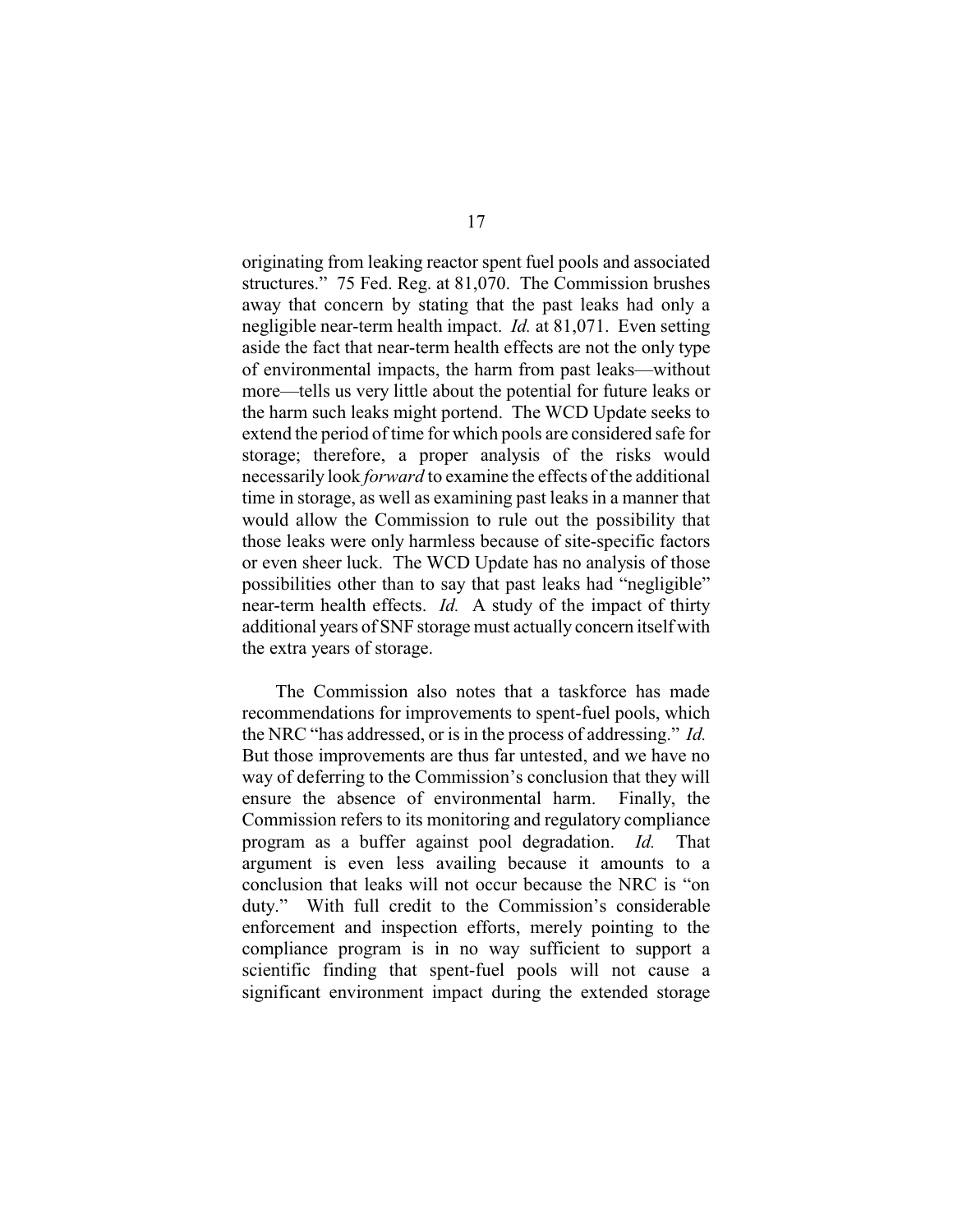period. This is particularly true when the period of time covered by the Commission's predictions may extend to nearly a century for some facilities.

Despite giving our "most deferential" treatment to the Commission's application of its technical and scientific expertise, we cannot reconcile a finding that past leaks have been harmless with a conclusion that future leaks at all sites will be harmless as well. The Commission's task here was to determine whether the pools could be considered safe for an additional thirty years in the future. That past leaks have not been harmful with respect to groundwater does not speak to whether and how future leaks might occur, and what the effects of those leaks might be. The Commission's analysis of leaks, therefore, was insufficient.

## **2.**

Even though the Commission engaged in a more substantial analysis of fires than it did of leaks, that analysis is plagued by a failure to examine the consequences of pool fires in addition to the probabilities. Petitioners, citing *Limerick Ecology Action, Inc. v. Nuclear Regulatory Commission*, 869 F.2d 719, 739 (3d Cir. 1989), argue that the Commission could only avoid conducting an EIS if it found the risk of fires to be "remote and speculative." The Commission, citing *Carolina Environmental Study Group v. United States*, 510 F.2d at 799, argues that it did not need to examine the consequences of fires because it found the risk of fires to be very low.

We disagree with both parties. As should be clear by this point in our opinion, an agency conducting an EA generally must examine both the probability of a given harm occurring *and* the consequences of that harm if it does occur. Only if the harm in question is so "remote and speculative" as to reduce the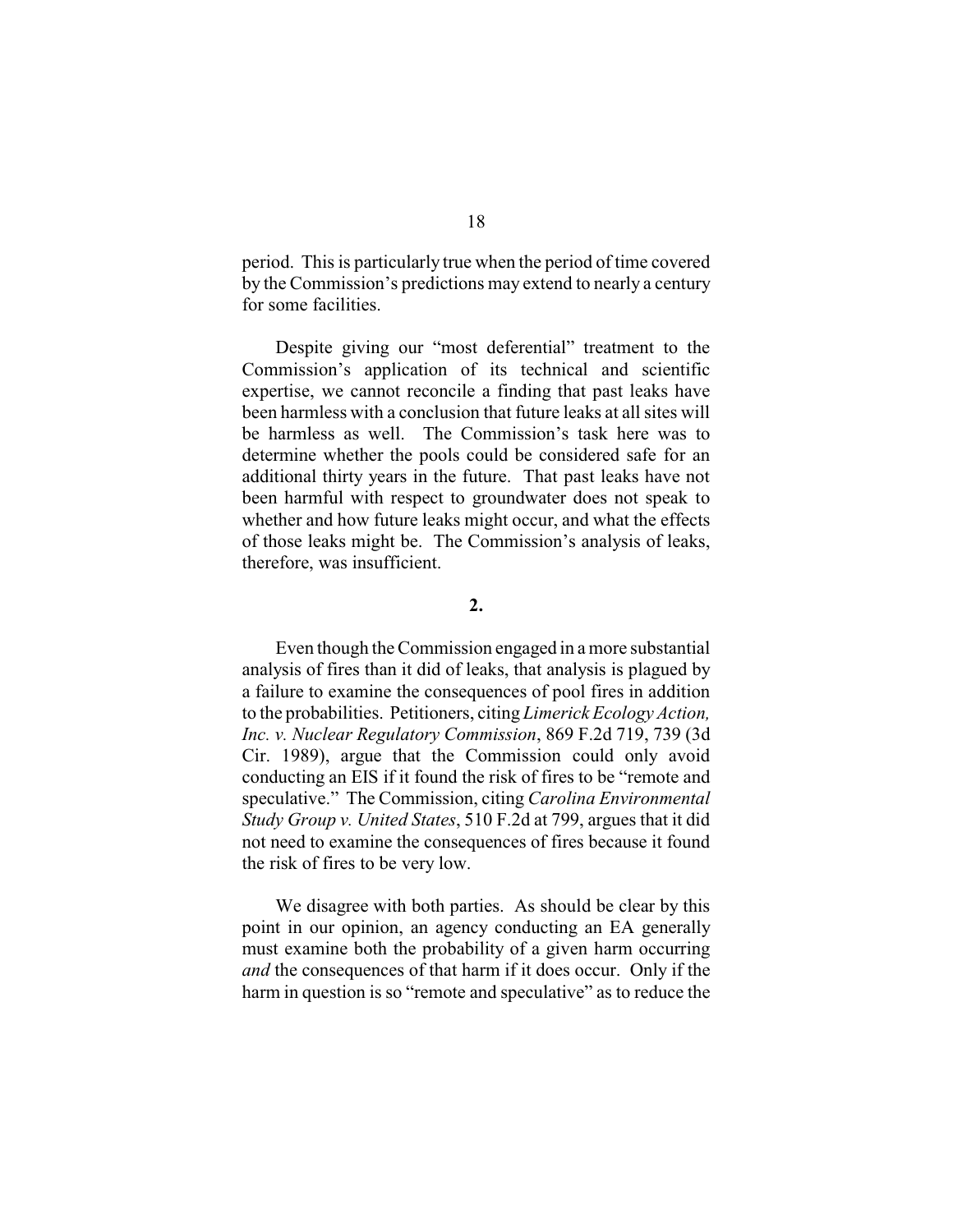effective probability of its occurrence to zero may the agency dispense with the consequences portion of the analysis. *See Limerick Ecology Action, Inc.*, 869 F.2d at 739. But, contra petitioners, the finding that the probability of a given harm is nonzero does not, by itself, mandate an EIS: after the agency examines the consequences of the harm in proportion to the likelihood of its occurrence, the overall expected harm could still be insignificant and thus could support a FONSI. *See Carolina Envtl. Study Grp.*, 510 F.2d at 799 ("Recognition of the minimal probability of such an event is not equatable with nonrecognition of its consequences."). Here, however, the Commission did not undertake to examine the consequences of pool fires at all. Depending on the weighing of the probability and the consequences, an EIS may or may not be required, and such a determination would merit considerable deference. *C.f.*, *City of New York*, 715 F.2d at 751–52 (deferring to an agency's weighing of a "catastrophic" harm against an "infinitesimal probability"). But unless the risk is "remote and speculative," the Commission must put the weights on both sides of the scale before it can make a determination.

**3.**

As for petitioners' remaining argument that the Commission did not consider non-health environmental effects, we agree with the Commission that petitioners did not properly raise those issues in the rulemaking. Petitioners essentially present two non-health impacts: decrease in property values and risk of harm to the Prairie Island Indian Community's homeland. The Tribe did mention its small size and close proximity to the Prairie Island Nuclear Generating Plant, but it did not assert specifically how it might be harmed by either the rulemaking itself or the licensing the rulemaking enables. With regard to property values, petitioners point to a study considering the economic impact of the Indian Point plant. But that study actually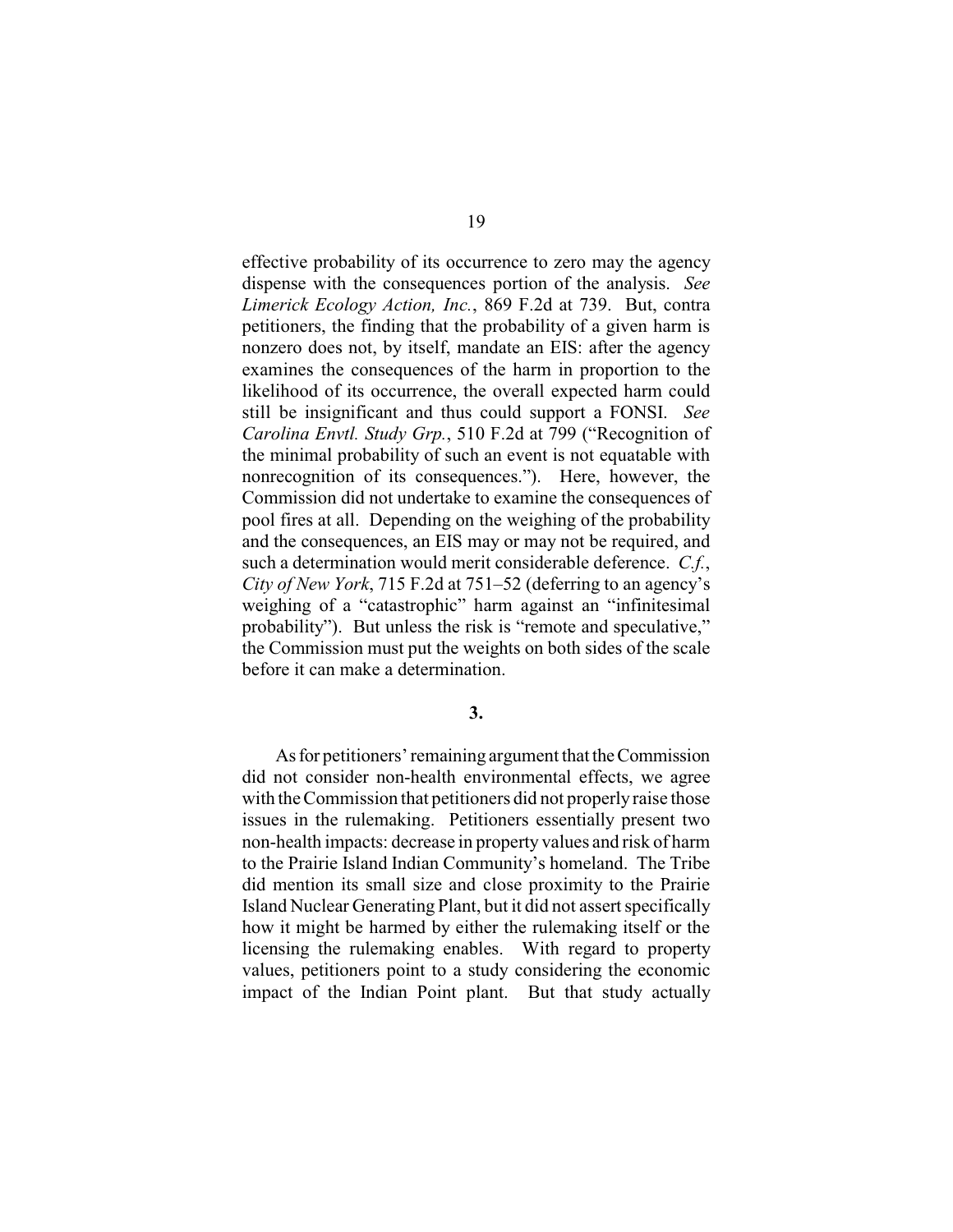*assumes* a diminution in values caused by current plant operation and simply extends it mathematically—it in no way asserts whether or how any harm to property values might occur nor how that harm is related to a change in the physical environment. Petitioners' failure to raise these objections to the agency waives them. *See Public Citizen*, 541 U.S. at 764. We note, as did the Supreme Court in *Public Citizen*, that primary responsibility for compliance with NEPA lies with the Commission, not petitioners; nonetheless, the non-health effects alluded to here are not "so obvious that there is no need for a commentator to point them out." *Id.* Given, however, that we are invalidating the Commission's conclusions as a whole, petitioners will have the opportunity to properly raise and clarify these concerns on remand.

\* \* \*

Overall, we cannot defer to the Commission's conclusions regarding temporary storage because the Commission did not conduct a sufficient analysis of the environmental risks. In so holding, we do not require, as petitioners would prefer, that the Commission examine each site individually. However, a generic analysis must be forward looking and have enough breadth to support the Commission's conclusions. Furthermore, as NEPA requires, the Commission must conduct a true EA regarding the extension of temporary storage. Such an analysis must, unless it finds the probability of a given risk to be effectively zero, account for the consequences of each risk. On remand, the Commission will have the opportunity to conduct exactly such an analysis.

#### **V. Conclusion**

We recognize that the Commission is in a difficult position given the political problems concerning the storage of spent